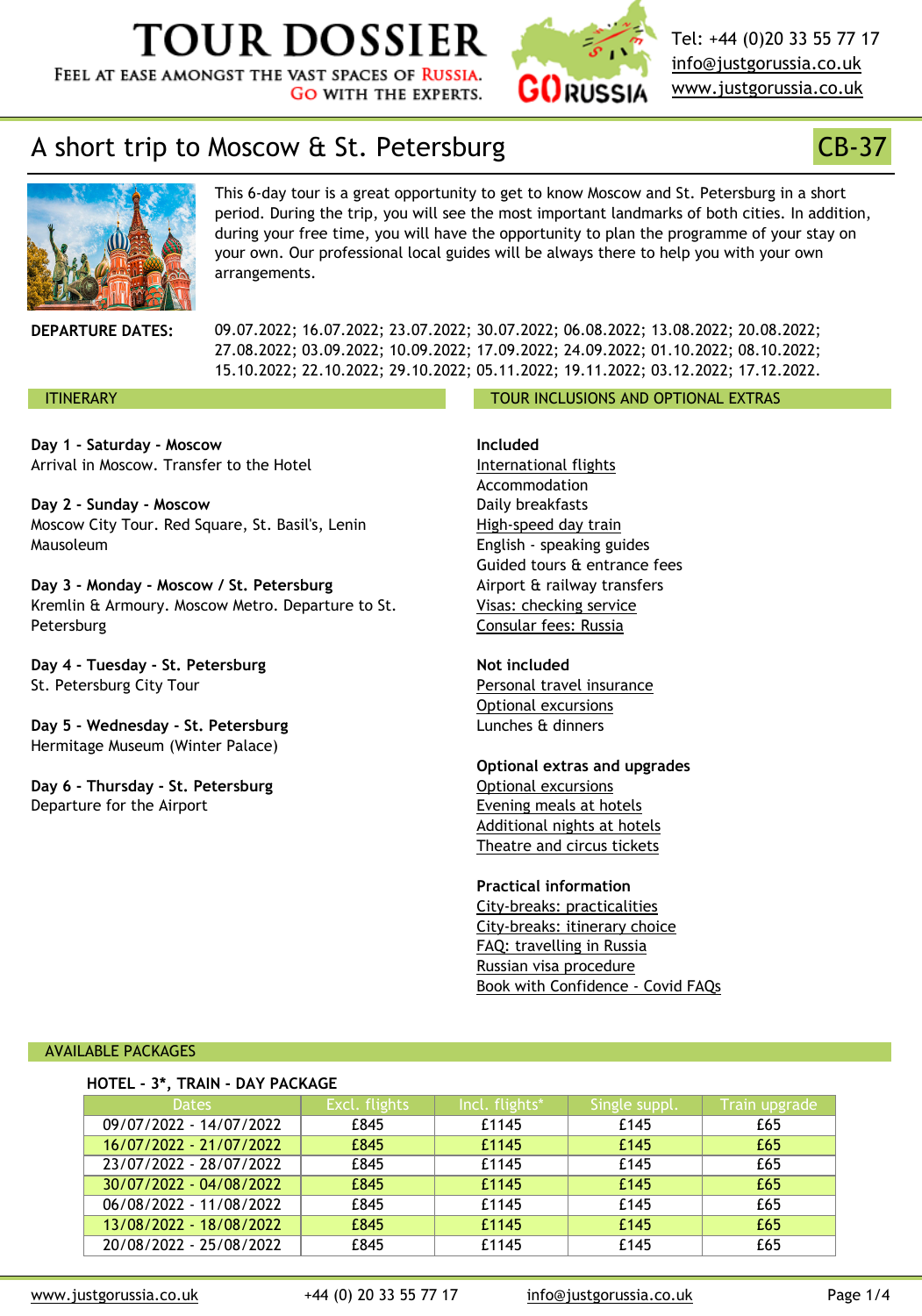| 30/07/2022 - 04/08/2022   | £995 | £1295 | £245 |
|---------------------------|------|-------|------|
| 06/08/2022 - 11/08/2022   | £995 | £1295 | £245 |
| 13/08/2022 - 18/08/2022   | £995 | £1295 | £245 |
| 20/08/2022 - 25/08/2022   | £995 | £1295 | £245 |
| 27/08/2022 - 01/09/2022   | £995 | £1295 | £245 |
| 03/09/2022 - 08/09/2022   | £995 | £1295 | £245 |
| 10/09/2022 - 15/09/2022   | £995 | £1295 | £245 |
| 17/09/2022 - 22/09/2022   | £995 | £1295 | £245 |
| 24/09/2022 - 29/09/2022   | £995 | £1295 | £245 |
| $01/10/2022 - 06/10/2022$ | £995 | £1295 | £245 |
| 08/10/2022 - 13/10/2022   | £845 | £1145 | £145 |
| 15/10/2022 - 20/10/2022   | £845 | £1145 | £145 |
| 22/10/2022 - 27/10/2022   | £845 | £1145 | £145 |
| 29/10/2022 - 03/11/2022   | £845 | £1145 | £145 |
| 05/11/2022 - 10/11/2022   | £845 | £1145 | £145 |
| 19/11/2022 - 24/11/2022   | £845 | £1145 | £145 |
| 03/12/2022 - 08/12/2022   | £845 | £1145 | £145 |
| 17/12/2022 - 22/12/2022   | £845 | £1145 | £145 |

#### ALTERNATIVE TOURS AND TAILOR-MADE ARRANGEMENTS

In addition to organised group tours, we also offer individual trips. This could be an entirely arrangement or an extension to a regular "Go Russia" trip. Whether you would like to travel i the group of your friends or colleagues, we can help to realise your holiday plans. Depending either comfort or budget, we can help you to design the ideal itinerary and provide the optir Please contact us for a quote.

Based on your chosen tour we believe you might be interested in alternative trips listed belo

- > Discover the Beauty of the Russian Venice St. Petersburg (CB-02), Price from £745, 6 days
- > Best of Moscow & St. Petersburg Guided Tour (CB-17), Price from £995, 8 days
- > Cultural City Break in Russia: Moscow & St. Petersburg (CB-21), Price from £1,045, 8 days
- > Best of Moscow Guided Tour (CB-31), Price from £745, 5 days

#### INFORMATION ABOUT VISAS

Go Russia provides assistance in processing visas and visa fees are included in the cost of most the tour dossier. The visa application process is very straightforward. We have years of pract with tourist visas, and our in-house visa team provides assistance with completing the forms before consular submission. Please do not worry that your application will be unsuccessful (u immigration issues with the relevant authorities in the past). All our tourists get their visas.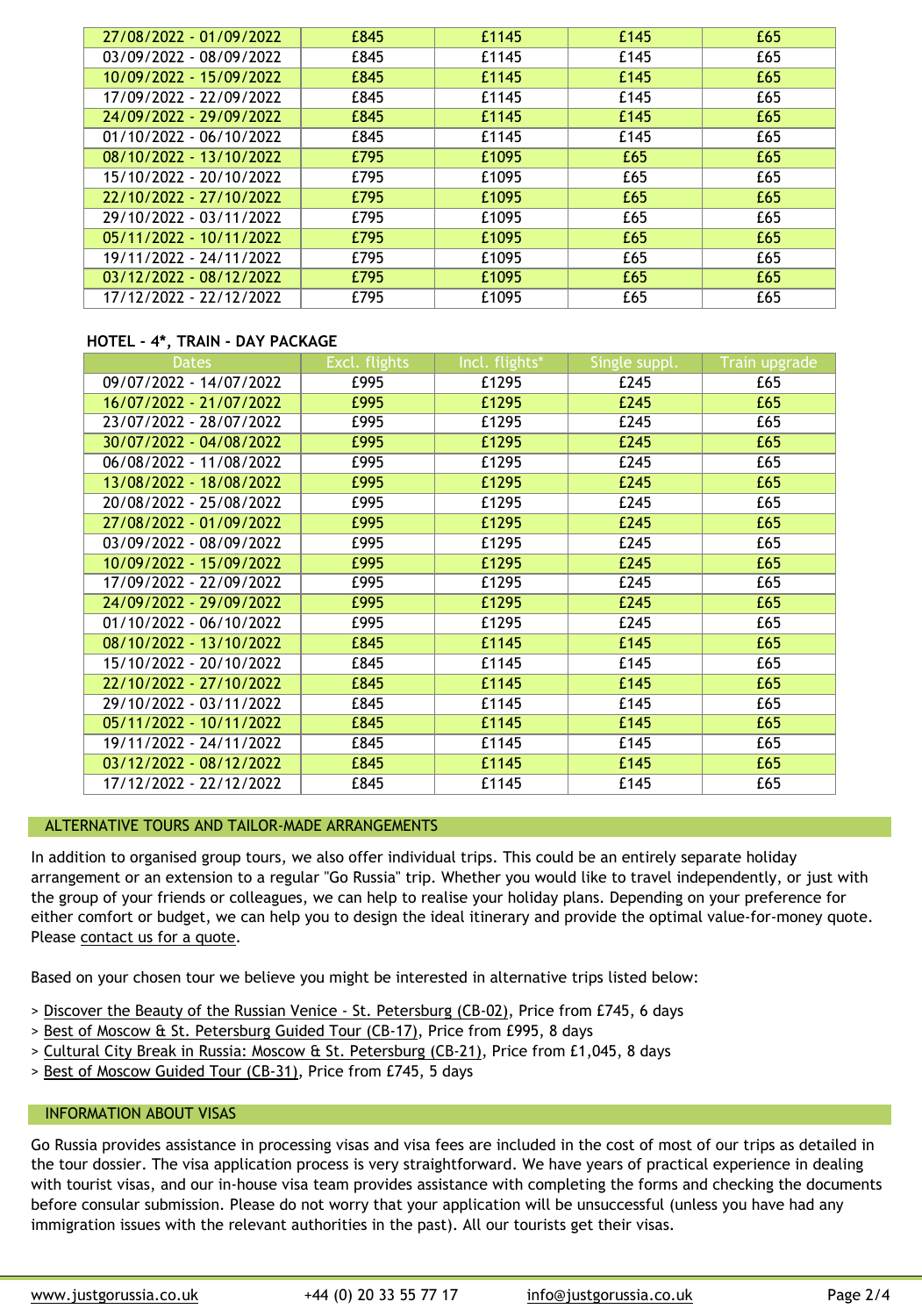#### **Step 1 - Choose Your Holiday & Departure Dates**

It is important that you choose a trip that is well suited to your interests, capabilities and ex first hand experience of a range of Go Russia holidays and will be happy to talk to you about you to assess its suitability. We also recommend that you read the descriptions of the relevant information about our services, booking conditions, and trip dossiers carefully. Once you know as well as your departure dates, you can start your booking.

# **Step 2 - Complete the Booking Form**

**Online:** log on to www.justgorussia.co.uk and open the tour you wish to book and click "Book". more personalised and relevant experience in all your contact with Go Russia, when you book register on our system. Once registered you can retrieve your bookings, brochure requests, u subscriptions, passenger and emergency contact details, submit special dietary requests, vie download trip documents.

Email: alternatively, you can book your tour per email - info@justgorussia.co.uk, or

# **Phone:** call us on **[+44 \(0\)20 33 55 77 17](http://www.justgorussia.co.uk/en/visa_services.html)**

When booking by email or over the phone please confirm your personal details (full name and address) departure date, package type (hotel / cabin category), and available upgrades.

# **Step 3 - Confirmation of your booking**

On receipt of your booking form, we will make any necessary reservations for you and send y including the flight details, and additional information about your destination: advice on visa take. The invoice will also show you the exact due date of the payment.

#### **Step 4 - Payment**

Please note, if your departure date is more than 56 days you will need to pay the deposit, where cost of the flight [\(if applicable\), plus 10%](https://www.justgorussia.co.uk/en/quick_trip_finder.html) of the land-only arrangements (minimum £100) per The outstanding payment must be made 56 days prior to departure. If you book less than 56 payment must be made at the time of your booking. You can make your payment by bank transfer, debit or credit c cheque, bankers draft or postal order. You will find all relevant payment details in your invo